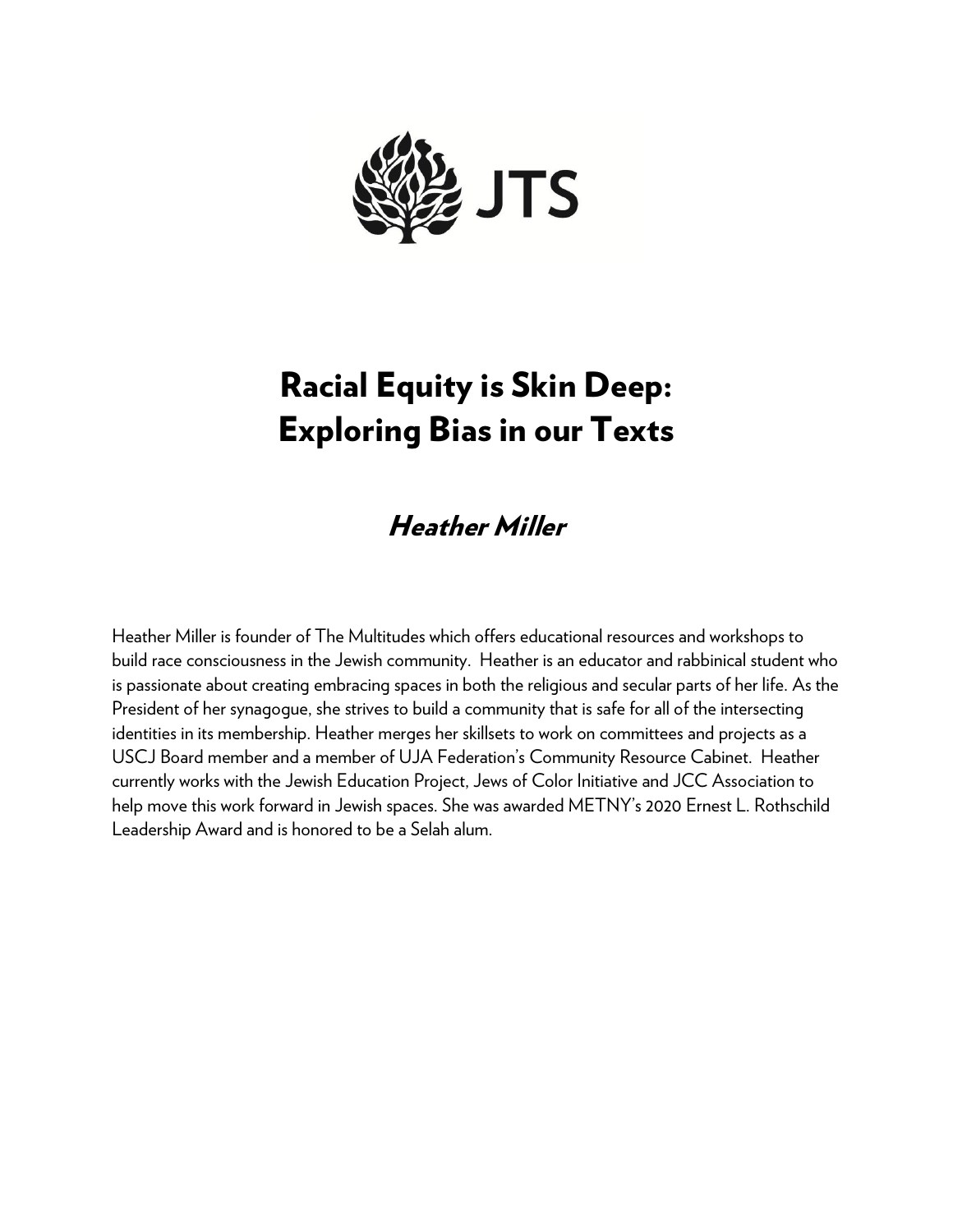#### Round 1

#### Bekhorot 45b

Reish Lakish says: A man who is tall should not marry a woman who is also tall, should not marry a woman who is also<br>lest there emerge from them a child wh **dest there emerge from them** a child who<br>extremely tall Similarly a man who is a extremely tall. Similarly, a man who is a dwarf should not marry a woman who is also a dwarf, lest there emerge from them a also **a dwart, lest** there **emerge from ti**<br>child who is **excentionally short**. A ma child who is **exceptionally short.** A man<br>whose skin is **pale should not marry** a whose skin is **pale should not ma**<br>woman whose skin is also **nale. le** woman whose skin is also **pale, lest** there<br>emerge from them a child who is emerge from them a child who is<br>extremely nale. Likewise, a man whose ski extremely pale. Likewise, a man whose s<br>is dark should not marry a woman who is dark should not marry a woman whose<br>skin is also dark, lest there emerge from them a child who is extremely dark.

**[בכורות מ״ה ב](https://www.sefaria.org/Bekhorot.45b.8)** b45 Bekhorot אמר ר"ל גבוה לא ישא גבוהית שמא יצא מהן תורן ננס לא ישא ננסת שמא יצא מהם אצבעי לבן לא ישא לבנה שמא יצא מהם בוהק שחור לא ישא שחורה שמא יצא מהן טפוח:

#### Moed Katan 9b

It was related that **Ray Beivai had a** It was related that **Kav Beivai had a**<br>**daughter,** and <mark>he spread</mark> lime <mark>on her lim</mark> by **limb,** which caused her hair to fall out<br>and her skin to whiten. She became so beautiful that when marrying her off, he took four hundred dinars for her. There took tour hundred dinars tor her. I here<br>was a certain gentile in his neighborhood was a certain gentile in his neighborhood<br>who also had a daughter and wanted to do who also had a daughter and wanted to do<br>this as well. He spread her entire body with lime all at once, and she died. That gentile ie all **at once, and she died.** I hat genti<br>**d: Beivai killed my daughter. Rav<br><b>ḥman said: Rav Beivai, who** regularly said: Beivai killed my daughter. Rav<br>Nahman said: Rav Beivai, who reqular N**aḥman saɪd: Kav Beɪvaɪ, who** regularly<br>drinks beer his daughters require that drinks beer, his daughters require that drinks beer, his daughters require tha<br>they be smeared with lime as beer caus they be **smeared** with lime, as beer cause<br>hair growth **but we who do not drink** beer, our daughters do not require that

# **[מועד קטן ט׳ ב](https://www.sefaria.org/Moed_Katan.9b.21)** b9 Katan Moed

ַרְב בִּיבִי הָוָה לִיהּ בְּרַתַּא, טַפְלַה אֶבֶר אֶבֶר. שָׁקַל בָּה אַרְבַּע מֵאָה זוּזֵי. הֲוַה ָהָהוּא גּוֹי בִּשְׁבָבוּתֵיהּ דַּהֲוָה לְיִהּ בְּרַתַּא. ַטְפְלָה בְּחַד זְמְנָא וּמְתַה, אֲמַר: קַטְלַה ַּבִּיבִי לִבְרַתִּי. אָמַר רַב נַחְמָן: רַב בִּיבִי ַטַפְּדַהּ בְּחַד זִמְנָא וּמִתָה, אֲמַר: קַטְּדַהּ<br>בִּיבִי לִבְרַתִּי. אָמַר רַב נַחְמָן: רַב בִּיבִי<br>דְּשָׁתֵי שִׁיכְרָא — בְּעֲיָן בְּנָתֵיהּ טִפְלָא, ַדְּשָׁתֵי שִׁיכְרָא — בְּעֲיָין בְּנָתֵיהּ טִפְלָא,<br>אֲנַן דִּלָא שָׁתֵינַן שִׁיכִרָא — לָא בָּעֲיָין ַבְּנְתִין טְפְלֵא.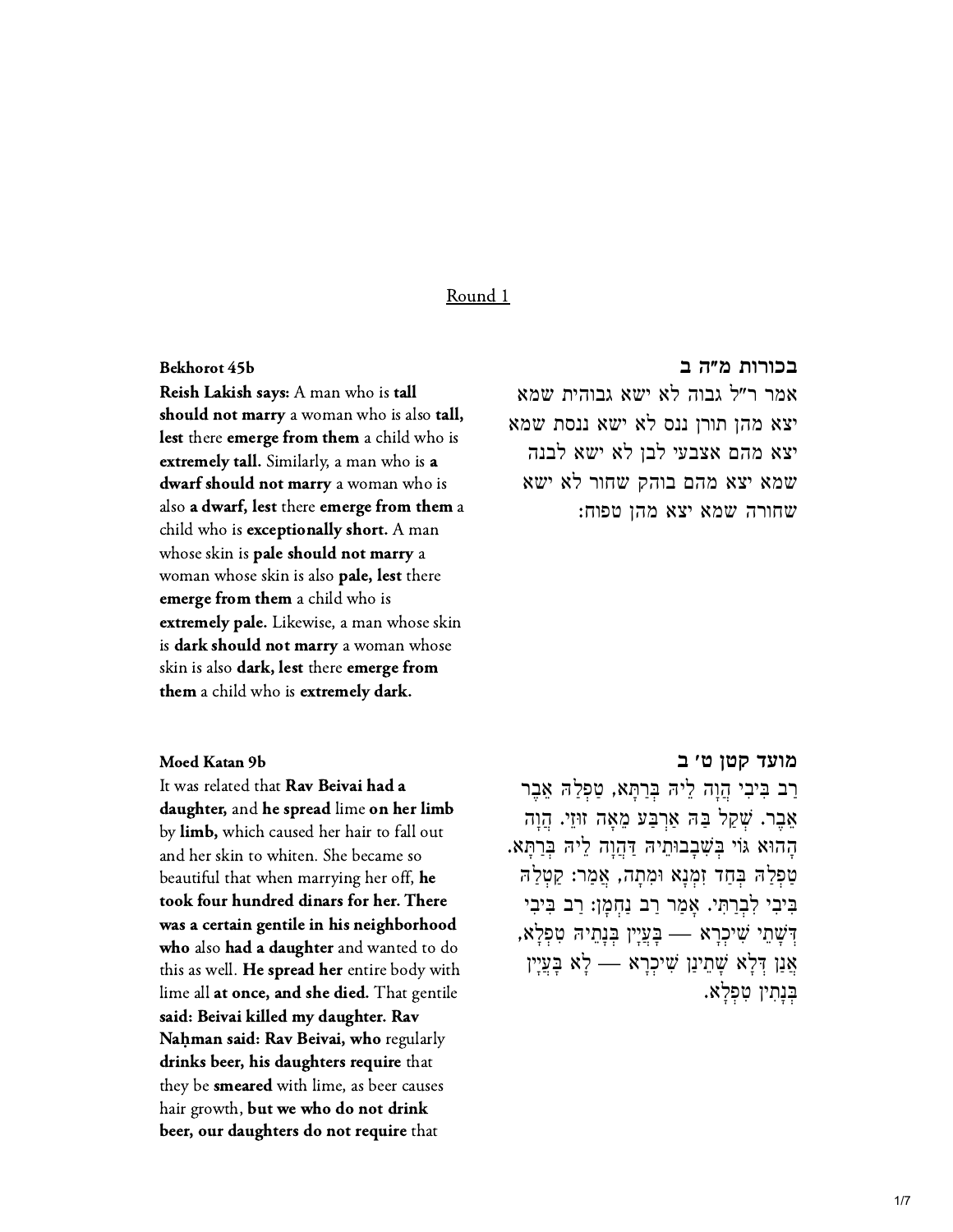they be **smeared** with lime, as they have little hair even without this treatment.

#### Genesis 12:11

As he was about to enter Egypt, he said to his wife Sarai, "I know what a beautiful woman you are.

#### Ibn Ezra on Genesis 12:11:3

[BEHOLD NOW, I KNOW.] There were women as beautiful as Sarah in her native country, but in Egypt and the southern land there was none as beautiful. The reason for this is that people's appearance is shaped by the climate.

#### בראשית י"ב:י"א

וַיְהִי כַּאֲשֶׁר הִקְרֵיב לָבְוֹא מִצְרֵיִמַּה וַיֹּאמֵר אַל־שַׂרֵי אַשָׁתוֹ הַנֵּה־נַא יַדָּעְתִּי כֵּי אַשֵּׁה יִפַּת־מַרְאֱה אֱתִּ:

#### אבו עזרא על בראשית י״ב:י״א:ג׳

וטעם הנה נא ידעתי. שהיה כיופי שרה בארצה רק במצרים וארץ הנגב לא היה כמוה כי הצורות משתנות בעבור האויר.

Round<sub>2</sub>

Song of Songs 1:5 I am dark, but comely, O daughters of Jerusalem— Like the tents of Kedar. Like the pavilions of Solomon.

#### Rashi on Song of Songs 1:5:1

I am black but comely, etc. You, my friends, let me not be light in your eyes. Even if my husband has left me because of my blackness, for I am black because of the tanning of the sun, but I am comely with the shape of beautiful limbs. Though I am black like the tents of Keidar, which are blackened because of the rains, for they are always spread out in the wilderness, I am easily cleansed to become like the curtains of Shlomo. The allegory is: The congregation of Yisroel says to the nations, "I am black in my

שיר השירים א':ה' ּשְׁחוֹרֶה אֲנִיٚ וְנָאוָׂה בְּנָוֹת יְרוּשָׁלֶם כְּאָהֲלֵי קַדָּר כִּירִיעָוֹת שָׁלֹמֹה:

רש"י על שיר השירים א':ה':א' שְׁחוֹרָה אֲנִי וְנָאוַה וגו׳. אַתֵּם רַעְיוֹתֵי, אַל אַקל בַּעֵינֵיכֵם אַף אַם עַזָּבַנִי אֵישִׁי מִפְּנֵי שַׁחֲרוּת שֶׁבִּי, כִּי שָׁחוֹרָה אֲנִי עַל יְדֵי שִׁיִיפַת הַשֵּׁמֵשׁ, וְנַאוַה אֲנִי בְחִתּוּךְ אֲבָרִים נַאִים. אִם אֲנִי שָׁחוֹרָה כְּאָהֲלֵי קדר המשחירים מפני הגשמים, שהם פּרוּסִים תַּמִיד בַּמִּדְבַרוֹת, קַלַּה אֲנִי להתכָּבֶם לְהִיוֹת כִּירִיעוֹת שָׁלֹמֹה. דְּגְמַא הִיא זוּ: אוֹמֶרֶת כְּנֵסֶת יְשְׂרָאֵל לְאָמּוֹת: "שְׁחוֹרָה אֲנִי בְמַעֲשֵׂי וְנָאָה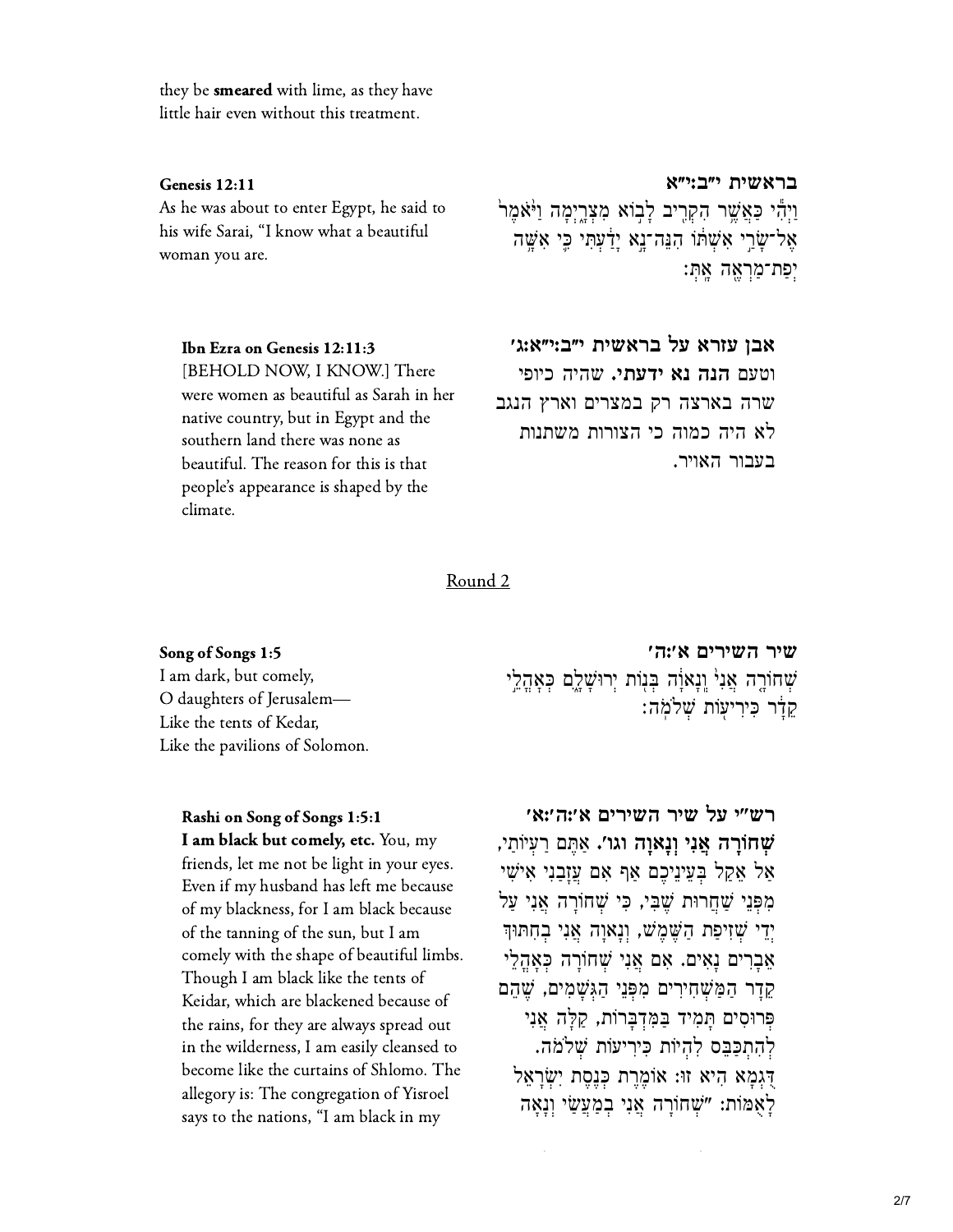deeds [i.e., sins], but I am comely by even some of my deeds are comely. If I virtue of the deeds of my ancestors, and bear the iniquity of the [golden] calf, I can offset it with the merit of the of the<br>Scriptu<br>חַ בְּנוֹת of acceptance of the Torah." [Scripture] c the nations, "the daughters בְּנוֹת of become the metropolis for them all, as Yerusholayim" because it is destined to m all, as<br>give them<br>לְבָנוֹת," and Yechezkeil prophesied, "I will give them<br>to you as surrounding villages "לְבָנוֹת;"<br>גּוּבְוֹתֶיהָ similarly, "Ekron, and its suburbs"

ָאֲנִי בְמַעֲשָׂה אֲבוֹתֵי, וְאֵף בְּמַעֲשָׂי, יֵשׁ ֵמ ֶה ם ָנ ִא ים, ִא ם ֵיׁש ִּב י ֲע ֹון ָה ֵע ֶג ל, ֵיׁש ַבִּי כְנֵגְדּוֹ זְכוּת קַבָּלַת הַתּוֹרָה". וְקוֹרֵא ָל ֻא ּמֹות "ְּב נֹות ְי רּוָׁש ַל ִים" ַע ל ֵׁש ם ֶׁש ִה יא ְעֲתִידָה לֵעֲשׂוֹת מֵטְרוֹפּוֹלִין לְכְלֵן, כְּמֹו ָשְׁנִּבָּא יְחֱזְקֵאל "וְנַתַתִּי אֶתְהֶן לַךְ לְבָנוֹת", כְּמֹוֹ "עֵקְרוֹן וּבְנֹתֵיהָ":

#### Song of Songs 1:6

Don't stare at me because I am swarthy, Because the sun has gazed upon me. My mother's sons quarreled with me, They made me guard the vineyards; My own vineyard I did not guard.

Rashi on Song of Songs 1:6:2 That I am so black. For my blackness and my ugliness are not from my

mother's womb, but from the sun's<br>tanning, for that blackness can easily be

whitened by staying in the shade.

# **[שיר השירים א׳:ו׳](https://www.sefaria.org/Song_of_Songs.1.6)** 1:6 Songs of Song

אַל־תְּרָאוּנִי ּשֵׁאֲנֵי שְׁחַרְחֹרֵת שֵׁשְׁזַפַּתְנִי הַשָּׁמֵשׁ בְּנֵי אִמֵּי נַחֲרוּ־בִ֫י שַׂמִנְיֹ נִטְרֵה ְאֶת־הַכְּרָמִים כַּרְמֶי שֶׁלֵּי לְא נָטֲרְתִּי:

### **[רש"י על שיר השירים א׳:ו׳:ב׳](https://www.sefaria.org/Rashi_on_Song_of_Songs.1.6.2)** 1:6:2 Songs of Song on Rashi **ֶׁש ֲא ִנ י ְׁש ַח ְר ֹח ֶר ת.** ְל ִפ י ֶׁש ֵא ין ַׁש ֲח רּוִת י וְכְעוּרִי מְמַעֵי אָמִי, אֶלָּא עַל יְדֵי שָׁזִיפַת  $\eta$  הַשֵּׁמֵ $\psi$  , יִשְׁאוֹתוֹ  $\psi$ חֲח וֹוֹחַ לְהִתְלַבֵּן כֹּשׁיּעמֹד בּצל:

Lamentations 4:7-8

Her elect were purer than snow, Whiter than milk; Their limbs were ruddier than coral, I heir bodies were like sapphire. Now their faces are blacker than soot, They are not recognized in the streets;<br>Their skin has shriveled on their bones, It has become dry as wood.

### **[איכה ד׳:ז׳-ח׳](https://www.sefaria.org/Lamentations.4.7-8)** 4:7-8 Lamentations ֹזְכֵוּ נִזְירֵיהָ מִשֶּׁלֵג צַחִוּ מֵחֲלֵב אֲדָמוּ עֵצֵם מִפְּנִינִים סַפֵּיר גִּזְרַתֵּם: {ס} ₪ סַעֲוּ מִשְׁחוֹר תַּאֲרָם לְא נִכְּרוּ בַּחוּצְוֹת צָפֵד עֹוֹרָם עַל־עַצְמָם יָבֵשׁ הָיֶה  ${5}$ כַעֱץ:  ${5}$

### Genesis 8:18

**[בראשית ח׳:י״ח](https://www.sefaria.org/Genesis.8.18)** 8:18 Genesis ַבראשית ח'זייח<br>So Noah came out, together with his sons, נֵיצֵא־נֶתַ וּבְנֶיו וְאִשְׁתְּוֹ וּוְשֵׁי־בָנֶיו אִתְּוֹ:<br>his wife, and his sons' wives.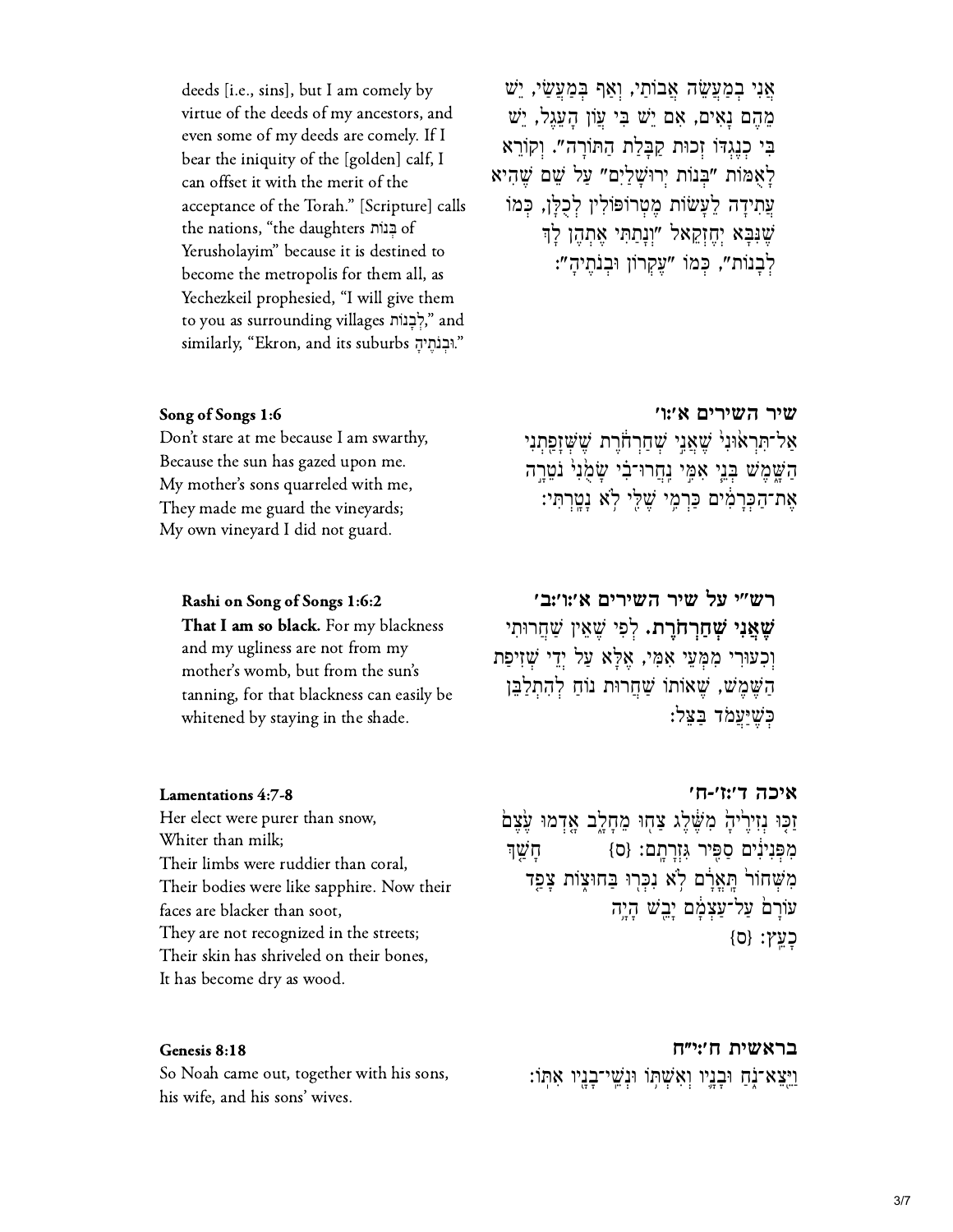#### Chizkuni, Genesis 8:18:1

C<mark>hizkuni, Genesis 8:18:1</mark><br>יצא נח ובניו, "Noach and his sons left the ark, etc." Some commentators claim that although marital relations between the sexes had been permitted again, the manner in which the Torah writes the males exiting from the ark as if in a group is revealing. On the other hand, the Ialmud in Sanhedrin 108 states that there were three creatures which violated the prohibition of sexual relations during their stay in the ark: the dog, the raven and Noach's son Cham. All of them were. punished for their misconduct. The dog is tied by a chain or leash to its owner. The raven is forced to spit after indulging. in mating, and Cham's skin, or that of his offspring, turned black.

#### Sanhedrin 108b

The Sages taught: Three violated that **The Sages taught: Three** violated that<br>directive and **engaged in intercourse** directive and **engaged in intercourse**<br>while **in the ark**: and all of them were while in the ark, and all of them were<br>punished for doing so. They are: The **punished** for doing so. They are: The<br>dog, and the raven, and Ham, son of **dog, and the raven, and Ham,** son of<br>Noah. The **dog** was punished in that it **is** Noah. The **dog** was punished in that it is<br>bound: the rayon was punished in that i **bound**; the raven was punished in that it bound; the raven was punished in that it<br>spits, and Ham was afflicted in that his skin turned black.

**[חזקוני, בראשית ח׳:י״ח:א׳](https://www.sefaria.org/Chizkuni%2C_Genesis.8.18.1)** 8:18:1 Genesis ,Chizkuni **ויצא נח ובניו** י״מ אע״פ שהותרו בתשמיש כשיצאו מונה אותם על הסדר שהיו שם. תנו רבנן שלשה שימשו בתיבה: כלב ועורב וחם, וכולם לקו: כלב נקשר, עורב רק, חם לקה בעורו.

# **[סנהדרין ק״ח ב](https://www.sefaria.org/Sanhedrin.108b.15)** b108 Sanhedrin

ת"ר שלשה שמשו בתיבה וכולם לקו כלב ועורב וחם כלב נקשר עורב רק חם לקה בעורו

#### Round 3

#### Moed Katan 16b

The response to this admonishment is found in the verse, as it is written: "Shiggaion of David, which he sang to the "Shiggaion of David, which he sang to<br>I ord, concerning the words of Cush tl Lord, concerning the words of Cush the<br>Beniaminite" (Pealms 7:1). Is Cush his Benjaminite" (Psalms 7:1). Is Cush his<br>name? Saul is his name. Rather, this is a designation that indicates: Just as a designation that indicates: **Just as a**<br>**Cushite,** a native of the ancient kingdom of Cush in eastern Africa, is distinguished by

# **[מועד קטן ט״ז ב](https://www.sefaria.org/Moed_Katan.16b.18)** b16 Katan Moed

ַה יִינוּ דְּכְתִיב: ״ִשְׁגַּיוֹן לְדַוִד אֲשֶׁר שַׁר לַה ַעֲל דְּבְרֵי כוּשׁ בֵּן יְמִינָי", וְכִי כּוּשׁ שָׁמֹוֹ? ַו ֲה ֹלא ָׁש אּול ְׁש מֹו! ֶא ָּל א: ָמ ה ּכּוִׁש י ְמ ׁשּוֶּנ ה ְּב עֹורֹו — ַא ף ָׁש אּול ְמ ׁשּוֶּנ <sup>ה</sup> ְּב ַמ ֲע ָׂש יו.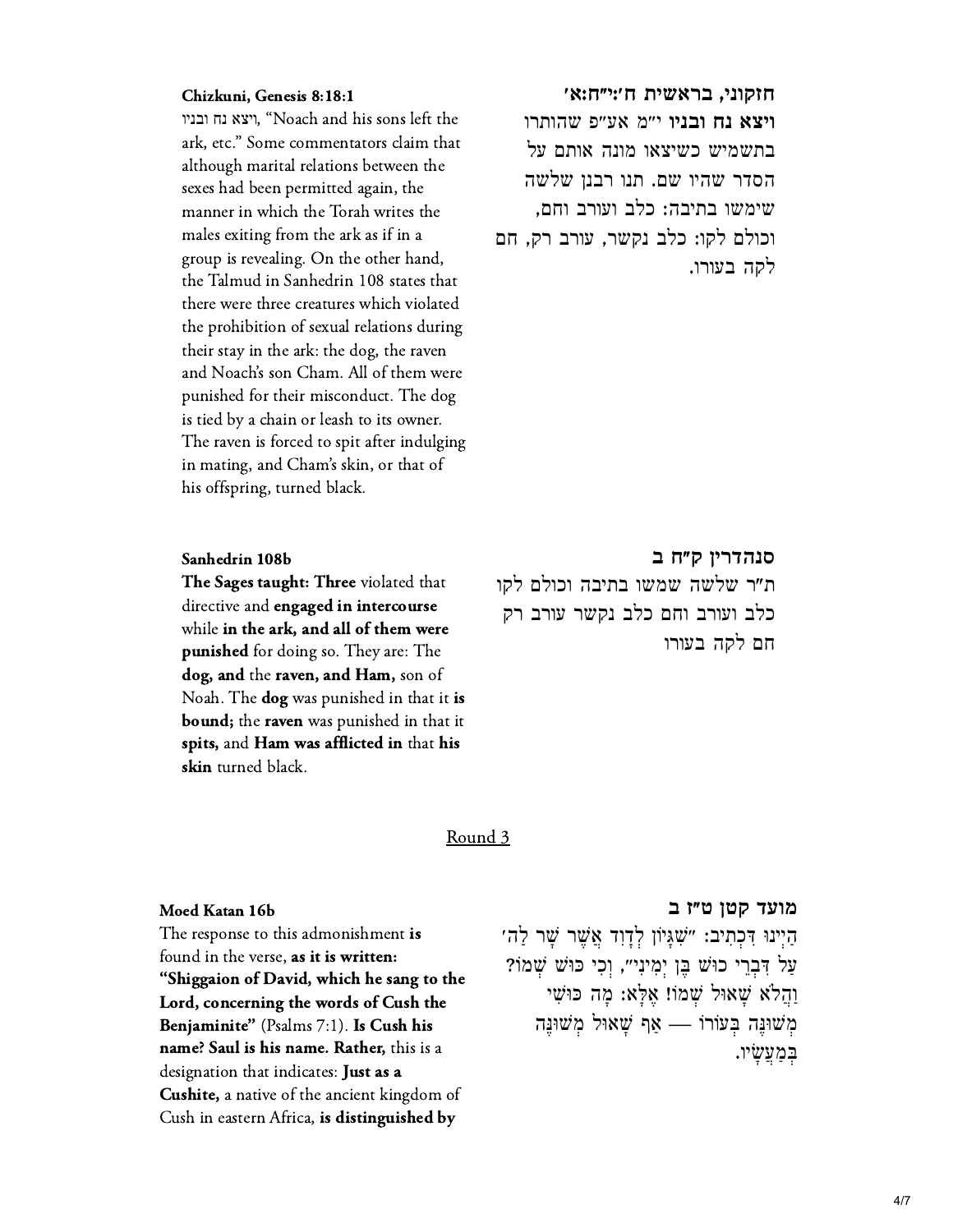$\, {\bf h}$ is dark <mark>skin, so too, Saul was</mark> distinguished by his actions, as he was<br>absolutely righteous and performed many absolutely righteous and performed many<br>good deeds. Therefore, David uses the wore<br>shiggaion as an allusion to the error [shegia] good deeds. I herefore, David uses the wo shiggaion as an allusion to the error [shegia] that he had made when he sang a song of praise over Saul's downfall.

#### Moed Katan 16b

Similarly, you can explain the verse: "Are<br>you not as much Mine as the children of you not as much Mine as the children of you not as much Mine as the children of<br>the Cushites, O children of Israel?" (Amos 9:7). Is their name Cushite? Israel is their<br>name. Rather, just as a Cushite is name. Rather, just as a Cushite is distinguished by his dark skin, so too, the distinguished by his dark skin, so too, the<br>Jewish people are distinguished by their actions, and they are different from all the other nations.

#### Ieremiah  $38:7-13$

Ebed-melech the Cushite, a eunuch who was in the king's palace, heard that they had put Jeremiah in the pit. The king was then sitting at the Benjamin Gate; so Ebedmelech left the king's palace, and spoke to the king: "O lord king, those men have acted wickedly in all they did to the prophet Jeremiah; they have put him down in the pit, to die there of hunger." For there was no more bread in the city. Then the king instructed Ebed-melech the Cushite, Take with you thirty men from here, and pull the prophet Jeremiah up from the pit before he dies." So Ebed-melech took the men with him, and went to the king's palace, to a place below " the treasury. I here they got worn cloths and rags, which they let down to Jeremiah in the pit by ropes. And Ebedmelech the Cushite called to Jeremiah, "Put the worn cloths and rags under your armpits, inside the ropes." Jeremiah did so, and they pulled Jeremiah up by the ropes<br>and got him out of the pit. And Jeremiah remained in the prison compound.

**[מועד קטן ט״ז ב](https://www.sefaria.org/Moed_Katan.16b.20)** b16 Katan Moed ַּכְיֹוֹצֵא בַּדְּבָר אַתָּה אוֹמֵר: "הֲלֹא כִבְנֵי כוּשִׁיִּים אַתֵּם לִי בֵּית יְשְׂרַאֱלֹ״, וְכִי ּכּוּשִׁיִּיִם שְׁמָן? וַהֲלֹא יִשְׂרָאֵל שְׁמָן! אֶלְא: ָכוּשִיִּים אַתֶּם קי בֵּית יִשְׂרָאֵל", וְכִי<br>כּוּשִׁיִּים שְׁמְן? וַהֲלֹא יִשְׂרָאֵל שְׁמְן! אֶלְא<br>מְה כּוּשִׁי מְשׁוּנֶּה בְּעוֹרוֹ — אַף יִשְׂרָאֵל ַמְשׁוּנִין בְּמַעֲשִׂיהֶן מְכָל הָאוּמּוֹת.

# **[ירמיהו ל״ח:ז׳-י״ג](https://www.sefaria.org/Jeremiah.38.7-13)** 38:7-13 Jeremiah

 $\alpha$ וַיִּשְׁמַע עֲבֵד־מֶקֶׂךְ הַכּוּשִׁי אֵישׁ סַרִיס וְהוּא ִּבְּיַת הַמֶּ֫לֵךְ כֵּי־נַתְנִוּ אֱת־יִרמְיָהוּ ָאֲל־הַבְּוֹר וְהַמֱלֵךְ יֹוֹשֵׁב בְּשֵׁעַר בְּנִיַמֵן: וַיֵּצֵא עֲבֵד־מֱלֵךְ מְבֵית הַמֵּלֵךְ וַיִדַבֵּ֣ר אֲל־הַמֱלֵךְ לָאמְר: אֲדֹנֵי הַמֵּ֫לֵךְ הָרָעׁוּ ָהַאֲנָשִׁים הַאֲלֶה אֶת כַּל־אֲשֶׁר עַשׂוּ ְלִירְמְיָהוּ הַנְּבִיא אֶת אֲשֶׁר־הָשָׁלֵיכוּ אַל־הַבְּוֹר וַיָּמָת תַּחְתָּיוֹ מִפְּנֵי הָרָעָּ֫ב כִּי אֵין הַלֶּחֶם עָוֹד בַּעֵיר: וַיִּצְוֶּה הַמֶּלֶךְ אֶת ְעֲבֵד־מֱלֵךְ הַכּוּּשֵׁי לֵאמֹר קַח בְּיַדְךָ מְזֶה ֿשְלֹישֵׁים אֲנַשִׁים וֶהַעֲלִיתַ אֱת־יִרְמְיֶהוּ ַה ָּנ ִ֛ב יא ִמ ן־ַה ּ֖ב ֹור ְּב ֶ֥ט ֶר ם ָיֽמ ּות׃ ַו ִּיַּ֣ק ח **׀** עֲבֶד־מָקָ֫ךְ אֶת־הָאֲנַשִׁים בְּיָדוֹ וַיַּבְא ַבִּית־הַמֶּׂלֶךְ אֶל־תַּחַת הָאוֹצָר וַיַּקָּח מִשָּׁם עֶבֶד־מֶּכֶדְּ אֶת־הָאֲנָשִים בְּיָדו וַיְּבָא<br>בִית־הַמֶּׂלֶךְ אֶל־תַּחַת הָאוֹצָר וַיֵּקֶח מִשָּׁם<br>בְּלוֹיֵ (הסחבות) [סְחָבּוֹת] וּבְלוֹיֵ מְלָחֶים ַוְיִשׁלְחֵם אֲל־יִרְמְיָהוּ אֱל־הַבְּוֹר בַּחֲבָלִים: ויֹאַמר עבד־מֹלִדְּ הִכּוּ<sup>ַיֹ</sup>שׁי אל־ירמיֹהוּ שׂים ְנַא בְּלֹוֹאֵי הַסְּחֲבוֹת וְהַמְּלַחִים תַּחַת אַצְלְוֹת יַדֵיךְ מְתֵּחַת לַחֲבָלֵים וַיַּעֲשׂ יִרְמְיֵהוּ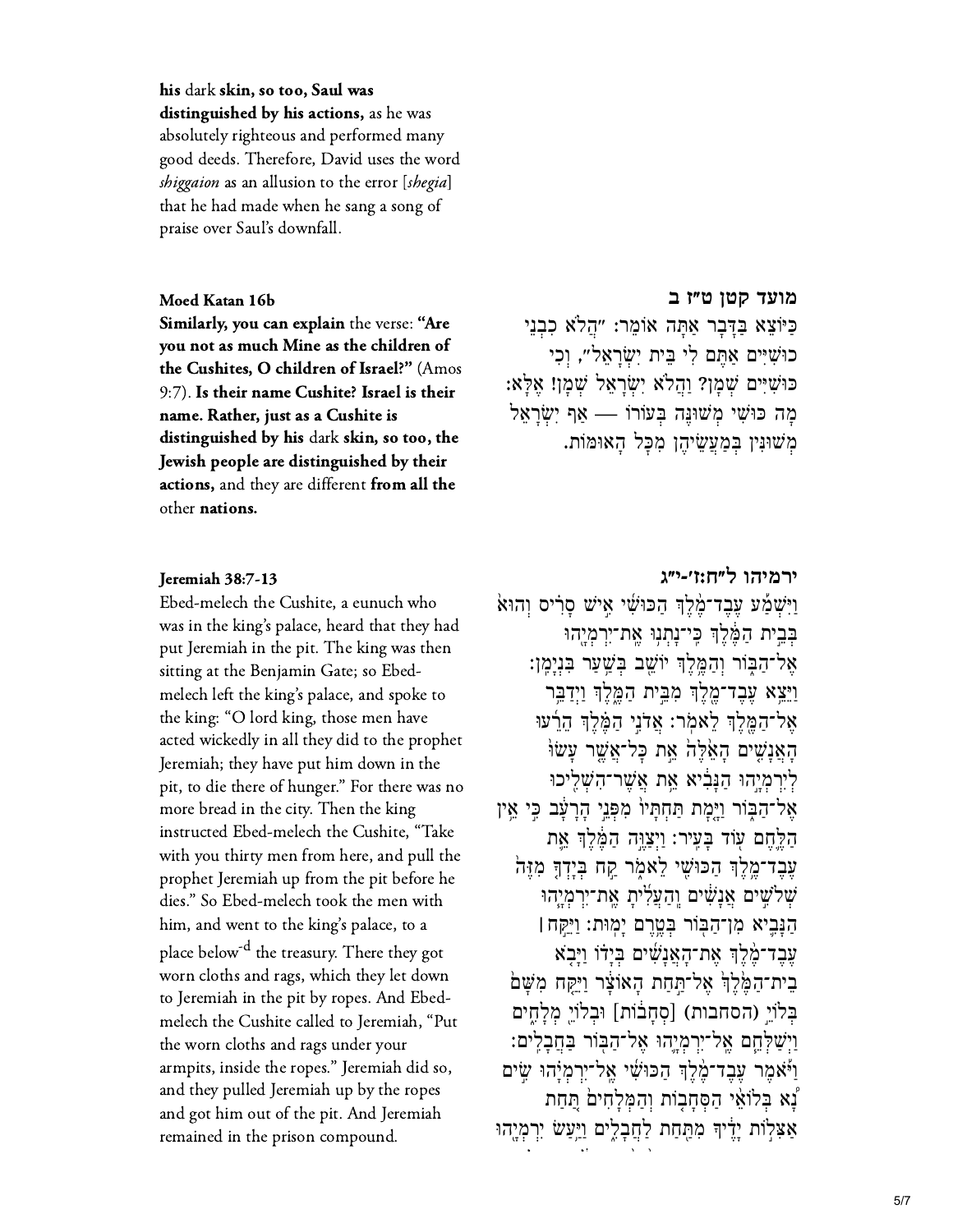כֵּן: וַיִּמְשָׁכִוּ אֱת־יִרְמְיָהוּ בַּחֲבָלִים וַיַּעֲלְוּ אתו מן־הַבְּוֹר וַיֵּשֵׁב יִרְמְיָ֫הוּ בַּחֲצֵר המטרה: {ס}

#### **Jeremiah 39:16-19**

Go and say to Ebed-melech the Cushite: "Thus said the LORD of Hosts, the God of Israel: I am going to fulfill My words concerning this city—for disaster, not for good—and they shall come true on that day in your presence. But I will save you on that day—declares the LORD; you shall not be delivered into the hands of the men you dread. I will rescue you, and you shall not fall by the sword. You shall escape with your life,<sup>-e</sup> because you trusted Me-declares the LORD."

### Numbers 12:1-3

Miriam and Aaron spoke against Moses because of the Cushite woman he had taken [into his household as his wife]: "He took a Cushite woman!" They said, "Has יהוה spoken only through Moses? Has [God] not spoken through us as well?"הוה heard it. Now Moses himself was very humble, more so than any other human being on earth.

### Rabbeinu Bahya, Bamidbar 12:1:2

על אודות האשה הכושית. "on account of the woman of Cushite origin." The woman in question was Tzipporah who was a Midianite. Midianites were descendants of the Ishmaelites, nomads, dwelling in tents. We base this on Chabakuk 3,7: "the tents of Cushan, shaken at the pavilions of the land of Midian." There were no white-skinned people among the Midianites due to the sun being very hot in that country. The reason Miriam spoke out was because Moses had married a "black-skinned woman."

### ירמיהו ל"ט:ט"ז-י"ט

הַלְוֹךְ וְאַמְרַתְ לְעֲבֶד־מֶּלֶךְ הַכּוּשִׁי לָאמֹר כְּה־אֲמֶר יְהֹוָה צִבְאוֹת אֱלֹהֵי יְשְׂרָאֵל הָנְנִיْ מֵבִ֫י אֲת־דָּבְרִ֫י אֱל־הַעֵּיר הַזְּאת לְרַעֲה וְלָא לְטוֹבָה וְהָיִוּ לְפָנֵיךְ בַּיּוֹם הָהִוּא: וְהָצַלְתֵּיךָ ביום־הַהְוּא נְאָם־יְהֹוֶה וְלָא תְנַתֵן בְּיָד האַנַשִּׁים אַשֶׁר־אַתַּה יַגְוֹר מִפְּנֵיהֵם: כֵּי מַלֵּטֹ אֲמַלֵּטְדִּ וּבָחֱרֵב לָא תִפְּל וְהָיִתָּה לְדֶּ נַפְשְׁךָּ לְשָׁלַל כֵּי־בָטֲחָתַ בֵּי נְאָם־יְהֹוֵה: {פּ}

### במדבר י״ב:א׳-ג׳

וַתְּדַבֶּר מְרִיַם וְאֲהָרֹן בְּמֹשֶׁה עַל־אֹדָוֹת הְאִשֶׁה הַכָּשִׁית אֲשֵׁר לָקַח בִּי־אָשֵׁה כְשֵׁית לַקֵח: וַיֹּאמְרֹוּ הֲרֵק אַדְ־בְּמֹשֵׁהֹ דְּבֵּר יְהֹוֵה הַלֹא גַם־בֵּנוּ דְבֵּר וַיִּשְׁמַע יְהֹוֵה: וְהָאִישׁ מֹשֶׁה עָנֶו מְאָד מִכֹּל הָאָדָם אֲשֵׁר עַל־פָּנֵי הַאֲדָמֶה: {ס

### רבנו בחיי, במדבר י״ב:א׳:ב׳

על אודות האשה הכושית. היא צפורה שהיא מדינית, ומדינים הם ישמעאלים והם דרים באהלים, כדכתיב (חבקוק ג':ו'-ח') ירגזו יריעות ארץ מדין, ואין ביניהם לבן מפני תוקף חמימות השמש. והטעם כי אשה כושית לקח הוא הדבור שדברה מרים. והיו חושבים שלא נמנע משה מהיות עם צפורה אלא בשביל שאינה יפה. ואונקלוס שתרגם אתתא